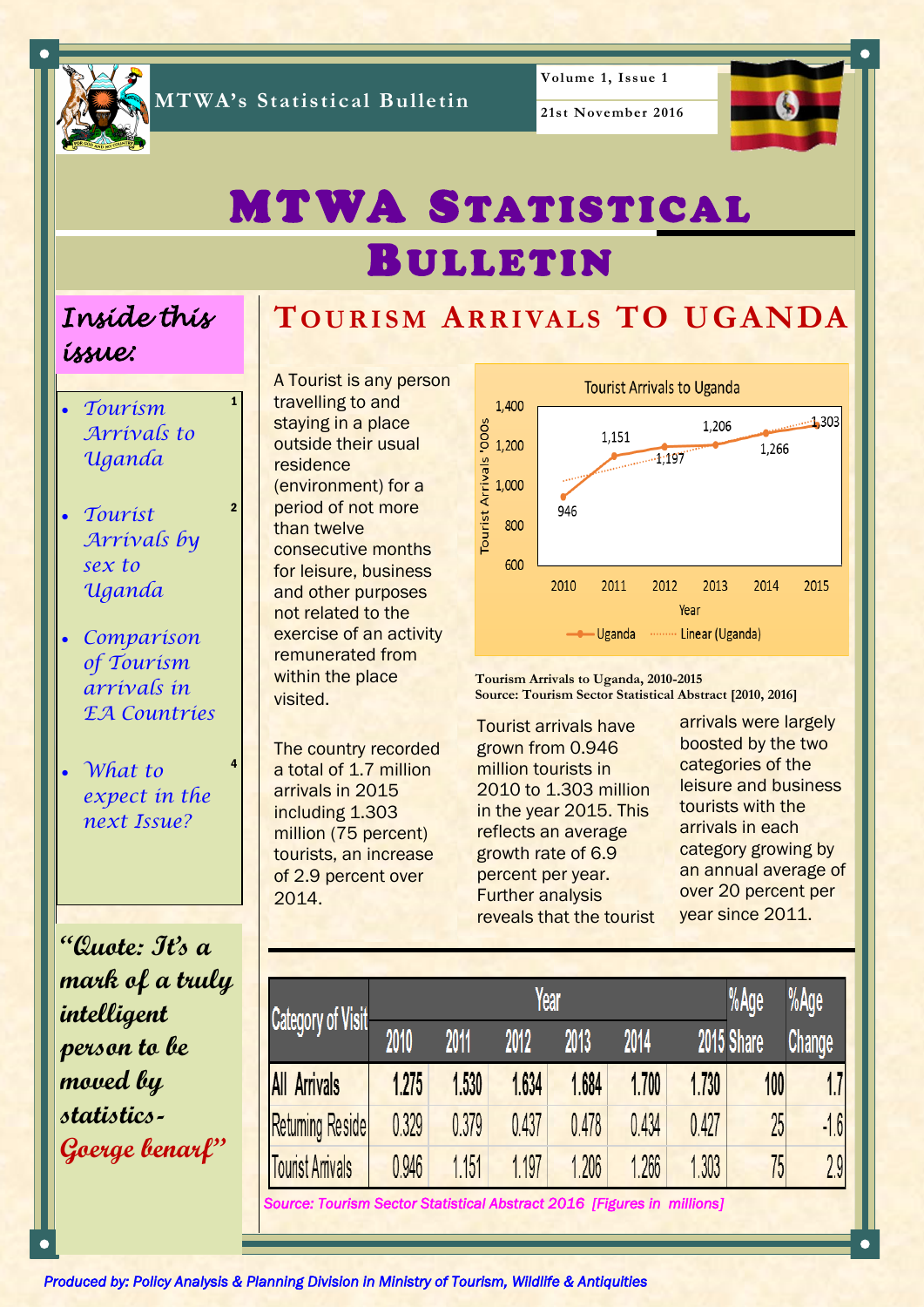### **MTWA Statistical Bulletin Page 2**

# **Tourist Arrivals by sex**



**Tourist Arrivals by sex, 2011-2015**

Males have consistently dominated the tourist arrivals to Uganda. Throughout the five year period (2011-2015), there were more male arrivals to females. On average males have constituted over 70 percent of the Tourist Arrivals during the past five years (2011 -2015).





#### **TOURIST ARRIVALS TO UGANDA IN 2015**

Tourists to Uganda are predominantly male and in 2015, they comprised of about 74 percent of the total tourist arrivals.



### **Comparison of Tourist Arrivals by Sex 2014 and 2015**

The number of male tourists to the country reduced by 6.1 percent from 1,029,000 in 2014 to 967,000 in 2015.

On the contrary, there was an improvement in the number of female tourists by about 99,000 tourists representing a 41 percent increase over year 2014.

2015 volumes of Tourists also show that the country recorded over twice more males than females in 2015.

# **For more information contact:**

Ministry of Tourism Wildlife and Antiquities. 2nd floor, Rwenzori Towers P. O Box 4241 Kampala, Uganda Phone: +256 414 561 700 **OR** dojok@tourism.go.ug

ojokdenis44@gmail.com 0703002982

*Produced by: Policy Analysis & Planning Division in Ministry of Tourism, Wildlife & Antiquities*